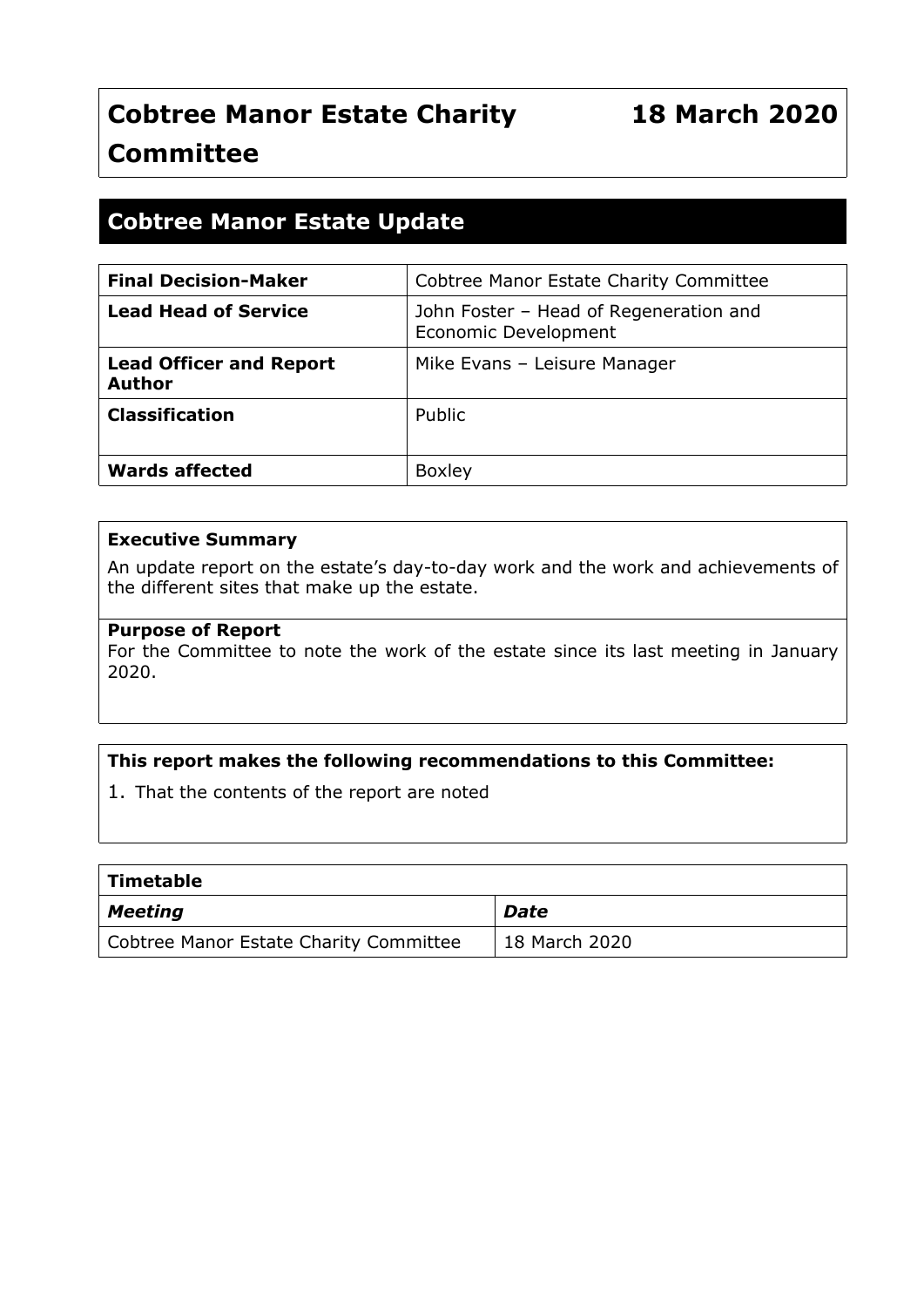# **Cobtree Manor Estate Update**

# **1. CROSS-CUTTING ISSUES AND IMPLICATIONS**

| <b>Issue</b>                                              | <b>Implications</b>                                                                                                                                                                                                                                                                                                                                                      | Sign-off                                                |
|-----------------------------------------------------------|--------------------------------------------------------------------------------------------------------------------------------------------------------------------------------------------------------------------------------------------------------------------------------------------------------------------------------------------------------------------------|---------------------------------------------------------|
| <b>Impact on</b><br><b>Corporate</b><br><b>Priorities</b> | The work of the charity links directly to its<br>charitable objectives and the corporate<br>priorities for the council.                                                                                                                                                                                                                                                  | Leisure Manager                                         |
| <b>Cross</b><br><b>Cutting</b><br><b>Objectives</b>       | The work of the charity links directly to its<br>charitable objectives and the cross cutting<br>objectives of the council.                                                                                                                                                                                                                                               | Leisure Manager                                         |
| <b>Risk</b><br><b>Management</b>                          | There are no risk management implications<br>in this report.                                                                                                                                                                                                                                                                                                             | Leisure Manager                                         |
| <b>Financial</b>                                          | Financial implications from this update are<br>managed day-to-day in line with council<br>procedures and policies.                                                                                                                                                                                                                                                       | <b>Senior Finance</b><br>Manager                        |
| <b>Staffing</b>                                           | Staffing implications are managed day-to-<br>day in line with council procedures and<br>policies.                                                                                                                                                                                                                                                                        | Head of<br>Regeneration &<br>Economic<br>Development    |
| Legal                                                     | Under the Council's Constitution the<br>Committee as Corporate Trustee is<br>responsible for all matters relating to the<br>Charity with the exception of daily<br>management which will be undertaken by<br>the Director of Finance and Business<br>Improvement. There are no specific legal<br>implications at present as this report is<br>presented for noting only. | Team Leader<br>(Corporate<br>Governace),<br><b>MKLS</b> |
| <b>Privacy and</b><br>Data<br><b>Protection</b>           | There are no new implications as a result of<br>this update report and recommendation.                                                                                                                                                                                                                                                                                   | Equalities and<br>Corporate Policy<br>Officer           |
| <b>Equalities</b>                                         | No impact identified as a result of this<br>update report and recommendation.                                                                                                                                                                                                                                                                                            | Equalities and<br>Corporate Policy<br>Officer           |
| <b>Public</b><br><b>Health</b>                            | The Cobtree Estate works towards improving<br>the health of residents through its day-to-<br>day operations                                                                                                                                                                                                                                                              | Senior Public<br>Health Officer                         |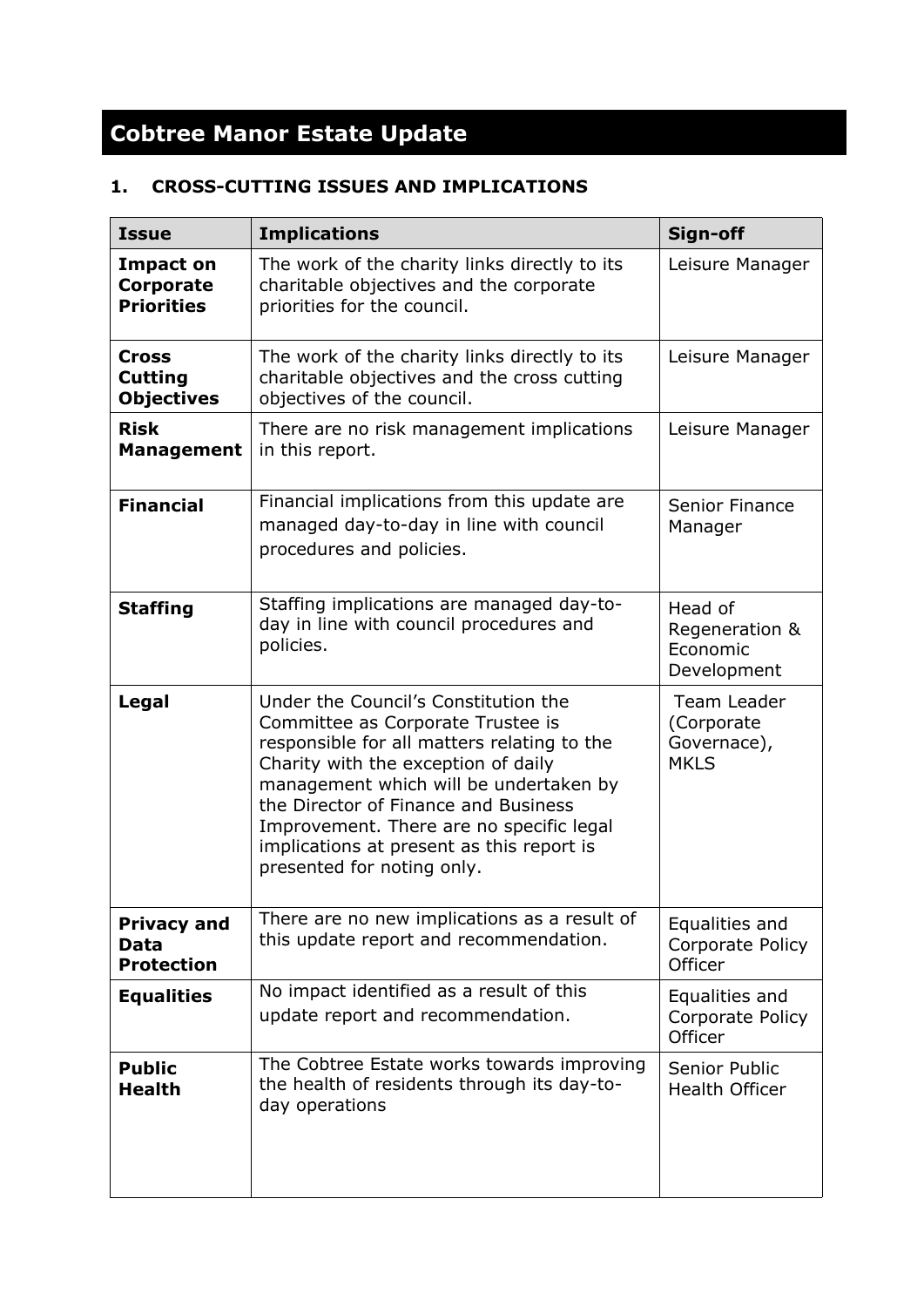| <b>Crime and</b><br><b>Disorder</b> | Crime and disorder implications are managed<br>day-to-day in line with council procedures<br>and policies | Leisure Manager                                                                        |
|-------------------------------------|-----------------------------------------------------------------------------------------------------------|----------------------------------------------------------------------------------------|
| <b>Procurement</b>                  | Procurement implications are managed day-<br>to-day in line with council procedures and<br>policies       | Head of<br>Regeneration<br>and Economic<br>Development<br>and [Section<br>151 Officer] |

# **2. INTRODUCTION AND BACKGROUND**

2.1 This report covers the period 1 January 2020 to 29 February 2020

#### **Cobtree Manor Park**

- 2.2 The new Cobtree Park Manager has made a really good start in the role, getting to know the park rangers and understanding the day-to-day challenges and opportunities. He has submitted the park's Green Flag application and we look forward to our Green Flag inspection visit at some point in 2020.
- 2.3 The wet weather experienced across the borough has impacted on the park's visitor numbers and parking income over the last two months, but the February half-term holiday was a busy week and numbers have been increasing in late February. Car park income analysis shows that there were 10,750 paid vehicle visits in January and February 2019. The same period in 2020 had 8,346 visits. For the year to date there have been 56,541 paid vehicle visits. The same 48-week period in 2018/19 had 65,801 vehicle visits. These figures do not include season ticket visits.
- 2.4 The park rangers' container suffered a break in during the half term week and unfortunately some key items of equipment were stolen. Insurance claim works are progressing to replace these items This claim is for approximately £3,500. The container building is no longer ideal for park staff so the Leisure Manager and Cobtree Park Manager are working on alternative solutions. Capital spending of £30,000 for new containers and associated compound works is in the current capital programme. A future report on this subject will be brought to this committee. The Cobtree Park rangers have temporarily relocated to the Elephant House building.
- 2.5 The park's 2020–2030 management plan is in the final draft stage. The Leisure Manager will distribute it to committee members and bring the final version to this committee with a report for formal sign off. The new plan enables the park to focus more closely on sustainability, climate change and biodiversity.
- 2.6 The overflow car park area has not been opened this year because of the weather. Investigations of the area have also identified significant root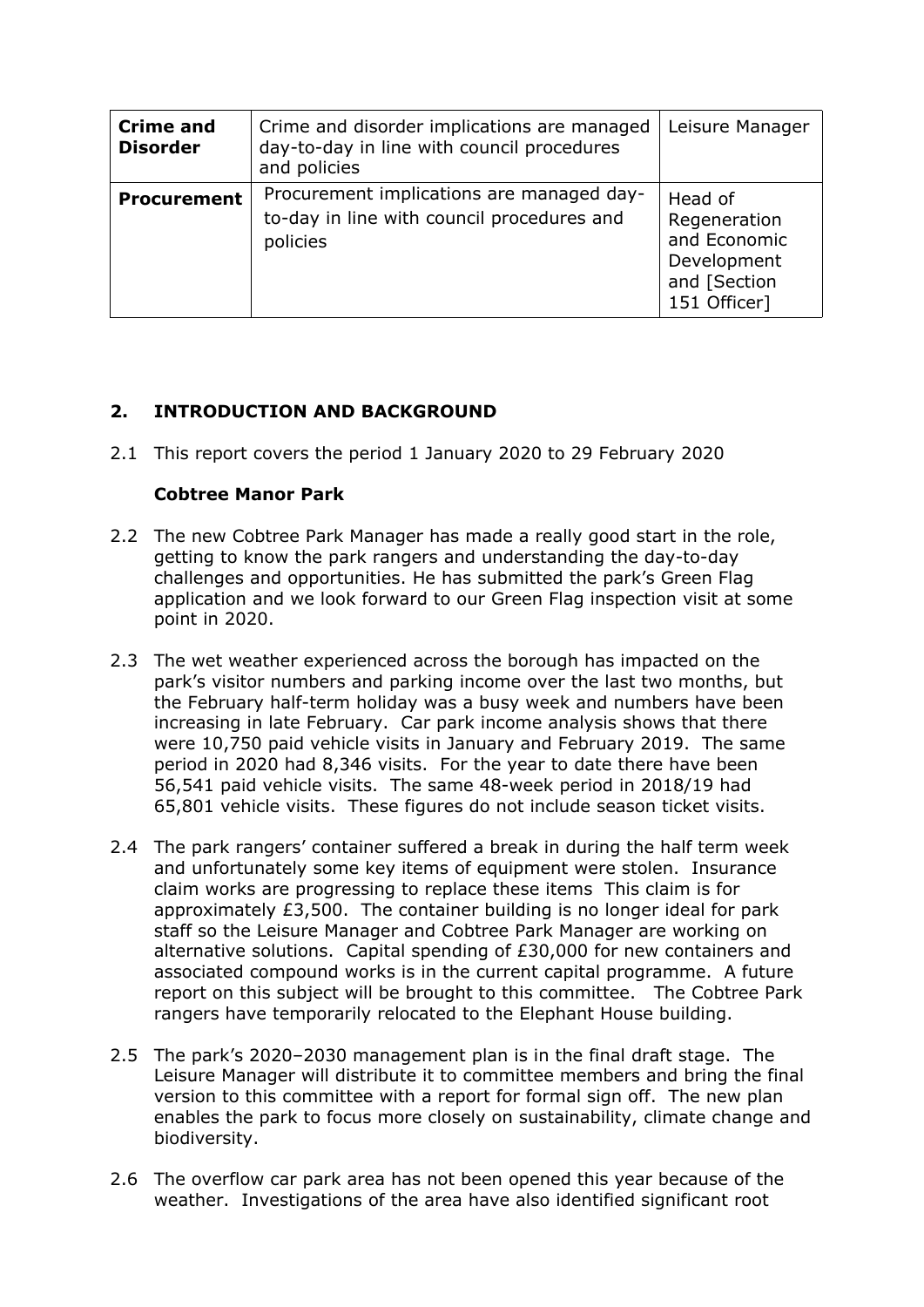damage to the trees, caused by continued car parking. This area is being rested for the time being while a plan is developed that will balance the protection of trees with the needs of park users.

2.7 Quotations have been sought for electronic park gates, which will give greater flexibility to the park team and make savings in future years. Initial conversations include solar powered and mains powered solutions. Capital expenditure of £20,000 for security is in the current capital programme and initial quotations indicate the gates can be delivered within this budget. The 2020/2021 budget also includes £11,000 revenue for park security, so budgetary savings can be realised as early as the 2020/2021 financial year.

#### **Cobtree Young Farmers at Forstal Field**

2.8 A separate report is also on the agenda for this project. The Cobtree team continue to work with Kent County Council, Old Chalk New Down project representatives and the Cobtree Young Farmers to deliver conservation grazing on Forstal Field as per committee's decision from the 6 November 2019 meeting.

#### **Cobtree Manor Park Golf Course**

- 2.9 The wet weather has proved problematic at the golf course as well. Numbers of rounds are down on 2019 and the course had to be closed for one week in January, which is believed to be the longest closure period in the course's history. Offers and pricing is being used to combat this and pay and play income from visitors is helping to reduce the impact of the closure.
- 2.10 At the time of writing archaeological works are being completed in preparation for the course upgrade works. The planning conditions for the course works have now all been discharged. The planning application for the clubhouse building extension will be submitted in March 2020 to enable building works to commence at the end of the 2020 season.
- 2.11 The course will operate as an 18-hole course for the summer of 2020 and the landscaping works for the new course layout will begin in autumn 2020. This news has been well received by members and customers who are committing to Cobtree for the 2020 season. This will help achieve financial targets in 2020.

#### **Kent Life**

- 2.12 Kent Life have won a Red Rosette tourism award, formally known as the Visit Attraction Quality Assurance Service Award, for their customer experience and customer service.
- 2.13 The works to complete the play barn have been completed and came in significantly under the budget set aside in the 2019/2020 capital plan. As well as these works Kent Life have also completed their annual maintenance works in readiness for 2020. They have refurbished toilets and completed remedial works on some of the buildings.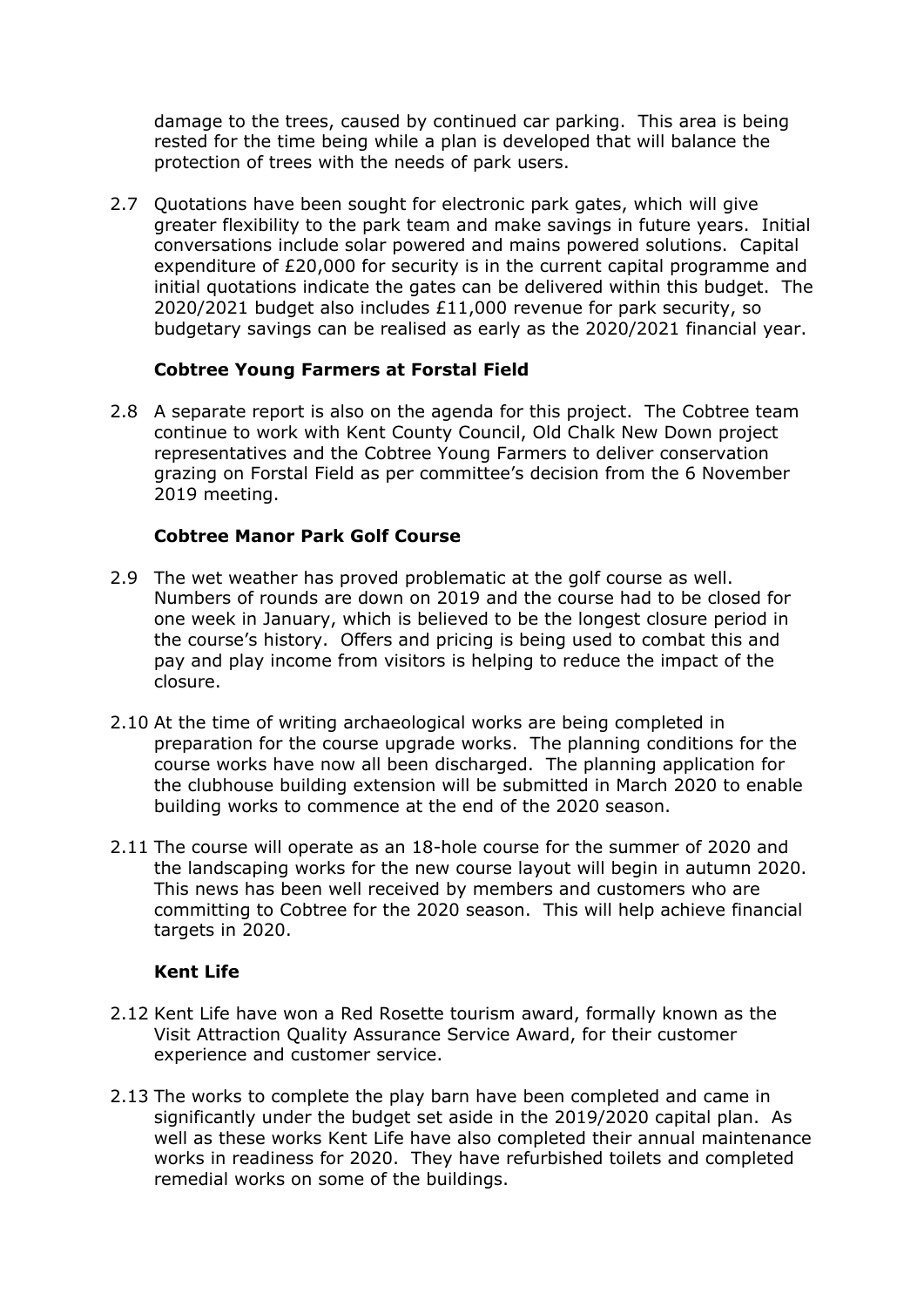2.14 New for 2020 are two ponies that have been rescued from the RSPCA. They are a welcomed addition to the cuddle corner aspect of Kent Life as well as being available for photographs for some birthday parties and weddings.

#### **Cobtree Railway**

2.15 At the time of writing, a meeting at Kent Life with Cobtree Charity Trust and Planning Solutions will explore the viability of the railway operation in greater detail. A verbal update on the railway will be given at this meeting.

# **Residential Properties**

2.16 The leisure manager has been working with the senior finance manager and colleagues in housing to understand the rental cottages in more detail. Through those discussions it has been identified that one of the properties could become vacant in the near future. The leisure manager will investigate this further and bring an update to this committee's next meeting.

# **3. AVAILABLE OPTIONS**

- 3.1 Committee can note the information contained in this report
- 3.2 Committee can choose not to note the information in this report, however the committee has requested regular updates on the operations of the estate.

# **4. PREFERRED OPTION AND REASONS FOR RECOMMENDATIONS**

4.1 It is recommended that the information in this report is noted.

#### **5. RISK**

5.1 This report is presented for information only and has no risk management implications.

#### **6. CONSULTATION RESULTS AND PREVIOUS COMMITTEE FEEDBACK**

6.1 No consultation has taken place since the last update report